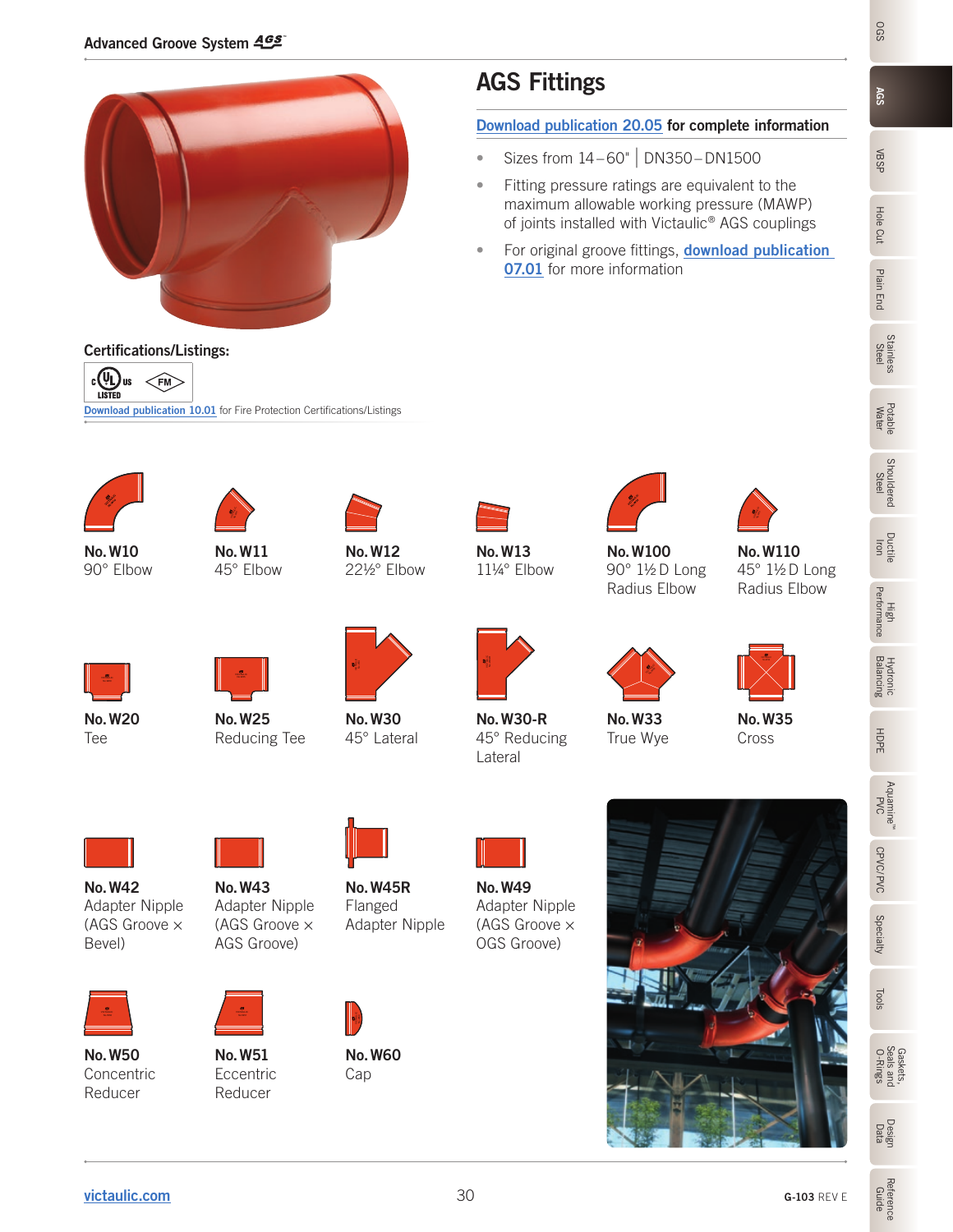

# AGS Stainless Steel Schedule 10S Fittings

#### [Download publication 17.05](http://static.victaulic.com/assets/uploads/literature/17.05.pdf) for complete information

- Offering includes elbows, tees, adapter nipples, caps, eccentric and concentric reducers
- Sizes from 14 24" | DN350 –DN600
- Fitting pressure ratings are equivalent to the maximum allowable working pressure (MAWP) of joints installed with Victaulic® AGS couplings
- For original groove sizes  $\frac{3}{4} 12$ " | DN20 DN300 [download publication 17.16](http://static.victaulic.com/assets/uploads/literature/17.16.pdf) for more information on stainless steel fittings

## AGS *Vic-Flange* Adapter STYLE W741

[Download publication 20.04](http://static.victaulic.com/assets/uploads/literature/20.04.pdf) for complete information

- Designed for directly incorporating flanged components with ANSI Class 125-150 bolt hole patterns
- Sizes from  $14 24$ " | DN350 DN600
- Pressures up to 300 psi | 2068 kPa | 21 bar
- For original groove sizes  $2-12"$  DN50-DN300, [download publication 06.06](http://static.victaulic.com/assets/uploads/literature/06.06.pdf) for information on Style 741

Hole Cut

**OGS** 

AGS

VBSP

Plain End

Steel Mater Nater Steel Steel Steel Steel Steel Steel Steel Steel Steel Steel Steel Steel Steel Steel Steel Steel Steel Steel Steel Steel Steel Steel Steel Steel Steel Steel Steel Steel Steel Steel Steel Steel Steel Steel

**Stainless** 

Potable Water

**Shouldered** 

Ductile Iron

**Performance** 

Hydronic Balancing

HDPE

Aquamine™ PVC

CPVC/PVC

Specialty CPVC/PVC

Gaskets, Seals and O-Rings

Data D-Rings Tools

Tools

Design<br>Data

Reference Reference<br>Guide

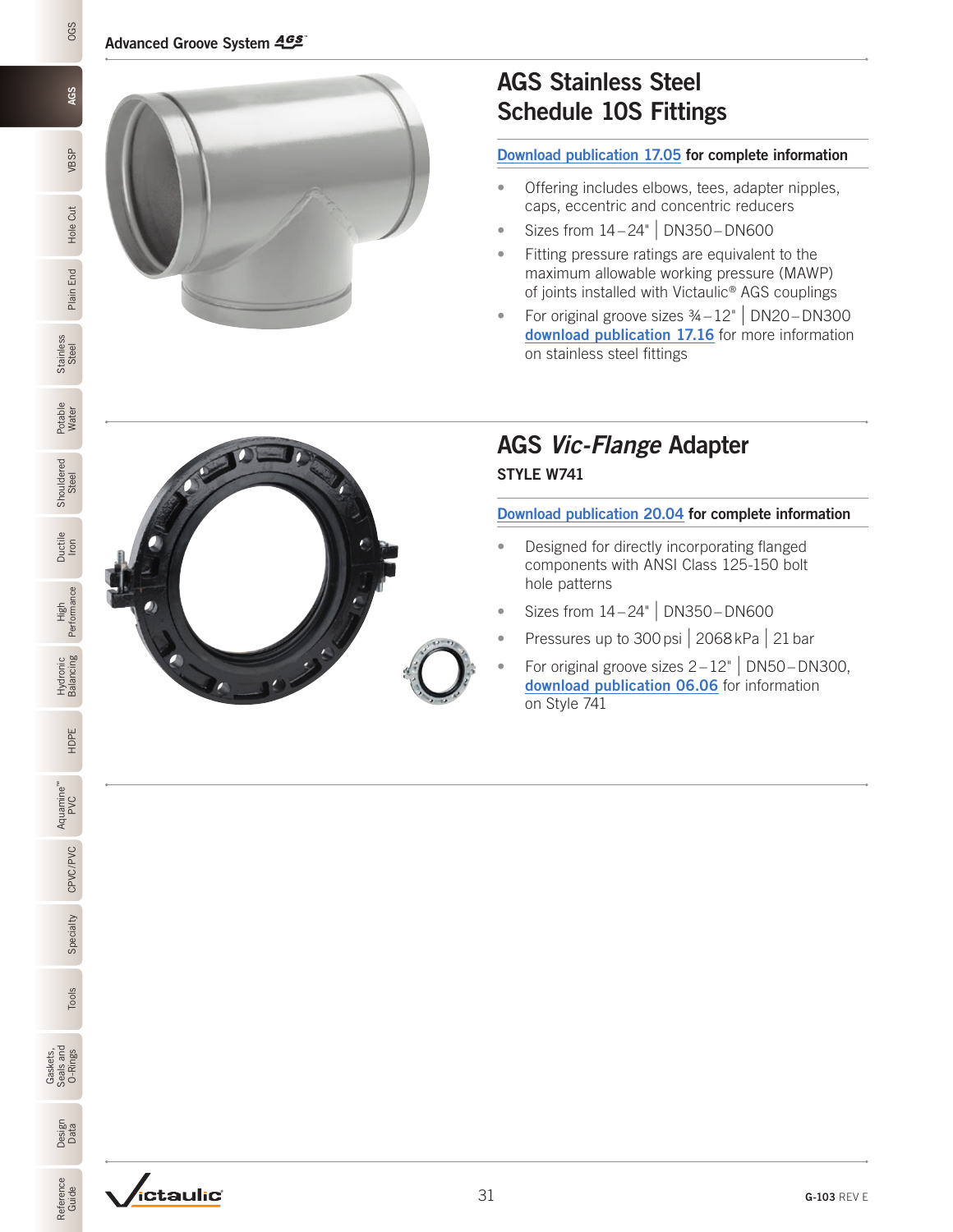

### AGS Expansion Joint STYLE W155

#### [Download publication 20.12](http://static.victaulic.com/assets/uploads/literature/20.12.pdf) for complete information

- Combination of Style W77 AGS couplings and short pipe spools, joined in tandem to provide increased expansion
- Sizes from 14 24" | DN350 –DN600
- For original groove sizes  $\frac{3}{4} 12$ " | DN20 DN300, [download publication 09.05](http://static.victaulic.com/assets/uploads/literature/09.05.pdf) for information on Style 155



### AGS Expansion Barrel STYLE W256

### [Download publication 09.16](http://static.victaulic.com/assets/uploads/literature/09.16.pdf) for complete information

- Provides up to  $42$ " | 1067 mm of in-line movement
- Designed for water and/or slurry services
- Sizes from 24–42" | DN600–DN1050
- Pressures up to 300 psi | 2068 kPa | 21 bar
- Regional availability, contact [Victaulic](mailto:pickvic%40victaulic.com?subject=Regional%20availability) for details



# AGS Dynamic Movement Joint STYLE W257

# [Download publication 20.16](http://static.victaulic.com/assets/uploads/literature/20.16.pdf) for complete information

- Provides up to  $4"$  102 mm of dynamic movement including differential settlement, seismic movement, and thermal movement
- Sizes from 14–78" | DN350–DN1950
- Working pressure is equal to the Style W77 coupling on equivalent wall thickness pipe, [download publication 20.03](http://static.victaulic.com/assets/uploads/literature/20.03.pdf) for complete information
- Regional availability, contact [Victaulic](mailto:pickvic%40victaulic.com?subject=Regional%20availability) for details

**AGS** 

VBSP

Hole Cut

Plain End

Plain End

Stainless Stainless<br>Steel

Potable<br>Water

Potable Shouldered

**Shouldered**<br>Steel

Ductile Iron

High<br>Performance Performance

Balancing Hydronic

HDPE

Aquamine™ P<br>S

CPVC/PVC

CPVC/PVC

Specialty

Tools

O-Rings Gaskets, Seals and

Data Tools

Design

Reference Guide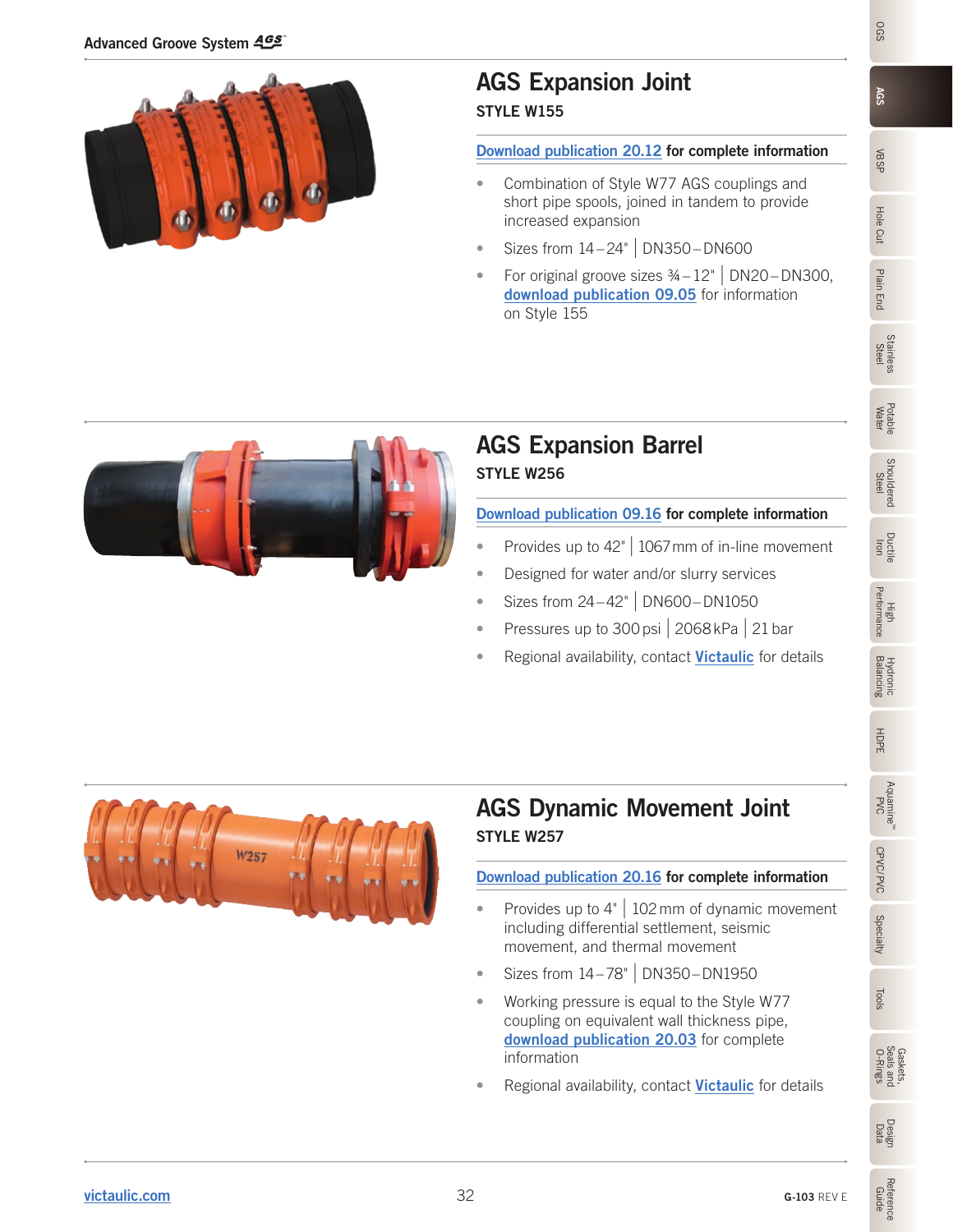

Certifications/Listings:  $\epsilon$ 



### AGS Suction Diffuser SERIES W731-D

#### [Download publication 20.20](http://static.victaulic.com/assets/uploads/literature/20.20.pdf) for complete information

- Allows piping assembly at a 90° angle from the pump saving valuable space in the mechanical room while minimizing cavitation
- Flanges may be machined to match most global (ANSI, DIN, GB, JIS, and AS-E) flange bolt hole patterns within the diffuser pressure rating
- Sizes from 14 24" | DN350 –DN600
- Pressures up to 300 psi | 2068 kPa | 21 bar
- For original groove sizes  $3-12$ " | DN80 DN300, [download publication 09.20](http://static.victaulic.com/assets/uploads/literature/09.20.pdf) for information on Series 731-D

# AGS *Vic-Strainer* Tee Type SERIES W730

### [Download publication 20.11](http://static.victaulic.com/assets/uploads/literature/20.11.pdf) for complete information

- Lighter than flanged Y-type strainers and provides straight-through flow for lower pressure drop
- Sizes from  $14 24$ " | DN350 DN600
- Pressures up to 300 psi  $\vert$  2068 kPa  $\vert$  21 bar
- For original groove sizes  $1½-12"$  DN40-DN300. [download publication 09.02](http://static.victaulic.com/assets/uploads/literature/09.02.pdf) for information on Series 730

## AGS *Vic-Strainer* Wye Type SERIES W732

### [Download publication 20.19](http://static.victaulic.com/assets/uploads/literature/20.19.pdf) for complete information

- Provides straight-through flow for lower pressure drop
- Sizes from  $14 18$ " | DN350 DN450
- Pressures up to 300 psi | 2068 kPa | 21 bar
- For original groove sizes  $2-12$ " | DN50 DN300, [download publication 09.03](http://static.victaulic.com/assets/uploads/literature/09.03.pdf) for information on Series 732





Certifications/Listings: CE

*ictaulic*°

Hole Cut

**OGS** 

**AGS** 

VBSP

Plain End

**Performance** 

HDPE

PVC

CPVC/PVC

CPVC/PVC

Specialty

Design<br>Data

Reference Reference<br>Guide

Steel Mater Steel Steel Steel Steel Steel Steel Steel Steel Steel Steel Steel Steel Steel Steel Steel Steel Steel Steel Steel Steel Steel Steel Steel Steel Steel Steel Steel Steel Steel Steel Steel Steel Steel Steel Steel